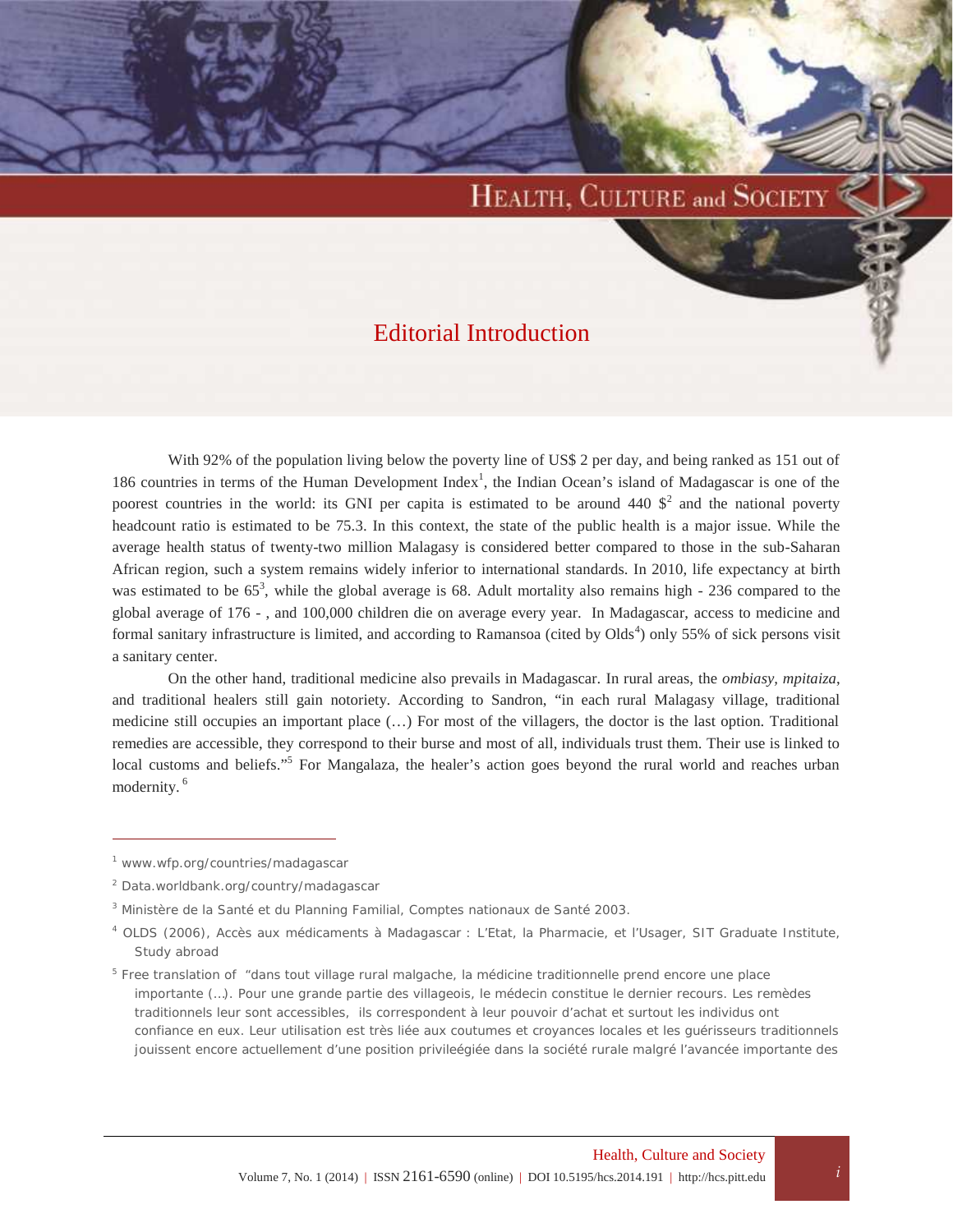An anthropological analysis of the cohabitation of the two types of medicine will then be of particular interest.

#### **Authentic Malagasy traditional medicine specificity**

Authentic Malagasy traditional medicine is specific to Malagasy culture, mentality and identity. Identity is conceived here as the way Malagasy people conceive themselves as different from others: "A person's identity is usually understood as in some crucial way involving the person's self-conception, which includes a structure of aims and values."<sup>7</sup> That is, such a notion is deeply entrenched in a person's mind: "Being heard as a central aspect of "individuality" (particular or collective) or as a fundamental condition of social being, « identity » is referred to something supposedly deep, fundamental, constant and foundational. It distinguishes itself from aspects or attributes of the more superficial, hazardous, passing or contingent "me" and is extended to valuation, to cultivation, encouragement, to recognize and to preserve»<sup>8</sup>. If referring to a proper identity is quite arduous in Madagascar, particularly because of the lack of governmental and state action towards a specific nation-building<sup>9</sup>, this does not mean that an identity does not exist, for, "identity is a thing people [or groups] can have without being conscious about it." $^{10}$ 

Dubois is one of the rare authors who attempted to describe Malagasy identity. According to him, Malagasy identity is centered on a vital flux – "*aina*" (life) – and on a person which does not exist in himself but in reference to his family, his community and the cosmos.<sup>11</sup>Thus, in the Malagasy mind, the person does not assert himself/herself as an individual but rather finds his personality through the community: "Different from a European « me » who aimed to coincide with the individual person, the Malagasy « me » is a person full of « *aina* » which

mission chrétiennes. » In Sandron, Population et développement dans les Hautes Terres de Madagascar, L'Harmattan, 1 janv. 2008

http://www.madagascar-island.com/rubrique-actus/identite-malagasy-island.html

<sup>6</sup> Free translation of « A Madagascar, l'action du devin-guérisseur ne concerne pas uniquement le monde rural mais elle intéresse également le monde moderne des grandes villes. » In Mangalaza, Vie et mort chez les betsimisaraka de Madagascar : Essai d'anthropologie philosophique, L'Harmattan, 1. Janv 1999.

<sup>7</sup> SHOEMAKER (2006), "Identity and Identities" in *Daedalus*, Vol 135. No4, On Identity, pp 40-48

<sup>&</sup>lt;sup>8</sup> Free translation of « Entendue comme un aspect central de l'« individualité » (particulière ou collective) ou comme une condition fondamentale de l'être social, l'« identité » est invoquée pour désigner quelque chose de supposément *profond, fondamental, constant ou fondateur*. Elle se distingue d'aspects ou attributs du « moi » plus superficiels, accidentels, passagers ou contingents et est entendue comme une chose à valoriser, cultiver, encourager, reconnaître et préserver » in BRUBAKER « Au-delà de l'«identité» », *Actes de la recherche en sciences sociales* 4/2001 (n**<sup>o</sup>** 139), p. 66-85.

<sup>9</sup> www.haisoratra.org/article.php3?id\_article=602

<sup>&</sup>lt;sup>10</sup> Free translation of : « L'identité est quelque chose que les gens (et les groupes) peuvent avoir sans en être conscients. » in BRUBAKER, « Au-delà de l'«identité» », *Actes de la recherche en sciences sociales* 4/2001 (n**<sup>o</sup>** 139), p. 66-85

<sup>11</sup> DUBOIS (2002), « L'identité malgache », Karthala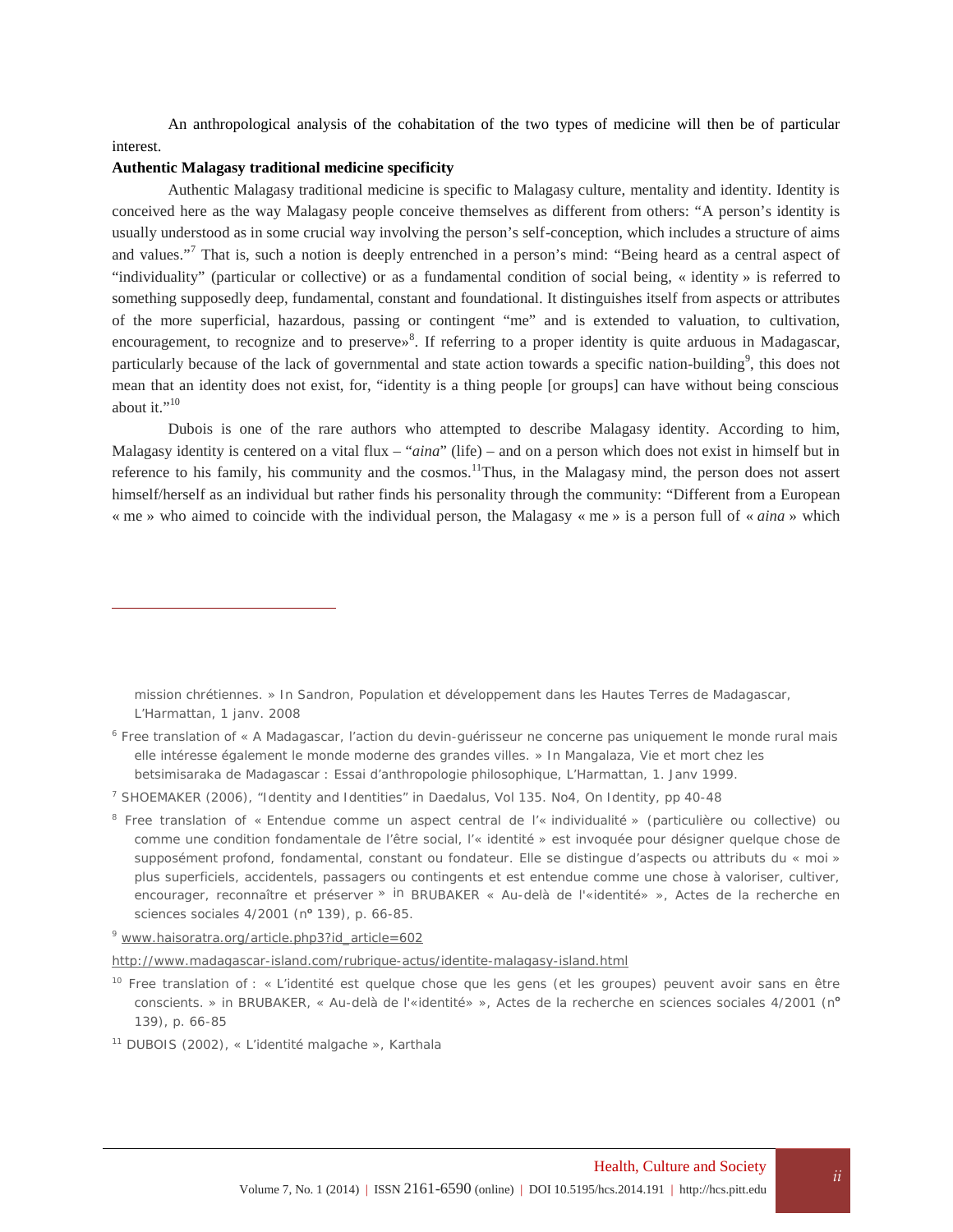involved all those who participate.".<sup>12</sup> Thus, "man cannot fully assume his human condition and his personal dignity unless he remains at "one" with others who share his integration into the "*aina*." <sup>13</sup> In this regard, the Malagasy individual is not only in a constant relation with others in the community, but also with the cosmos and through the "*fihavanana*" attempts to carefully preserve this relation. Numerous authors such as Andriamanjato' situated Malagasy personality – and by abstraction, identity - in the fear of *tsiny* and *tody*. The role of *tsiny* (blame) is "something everybody experiments with, without knowing"<sup>14</sup> but which can be defined as "others' unhappiness and, by consequences, their reproaches and their criticisms." <sup>15</sup>*Tsiny* is a form of social blame that the individual constantly fears which in turn defines and crafts behavior in everyday life. Thus, the Malagasy always act with a heightened awareness of *tsiny* "*tsy hananan-tsiny"*: "T*siny* can be considered as one of the most intense forms of awareness of the phenomenon, emphasised by modern depth psychology: interiorized by a person who feels guilty on a collective level." <sup>16</sup> T*ody*, is a form of immanent retribution a person receives from an action – right or wrong, a kind of "giveback" naturally delivered, punctuating the "relation which has as its immediate foundation the laws which gear the cosmos: this cosmos is experienced as structured in an established order. Every time that this order and equilibrium is upset, inconveniences emerge, which reach the author of the disorder himself, on his family or on the society with whom he belongs to."<sup>17</sup> Attempting then to constantly conform to this community and to the rules of the cosmos, the avoidance of *tsiny* and *tody* cannot but lead, and dictate, individual actions.

Thus, by conforming to the cosmos, Malagasy people accept their *anjara* (part) and their *lahatra* (destiny). The *anjara* involves a certain distribution from which everybody gets his fair and just part. This is not akin to a fatalistic posture: "*anjara ratsy*" may indeed occur but likewise "*anjara tsara*" to balance any disadvantage. Moreover "when one cannot escape "*anjara ratsy"*, one has to resign. Resignation shows that even what happens does not really have sense for everyone; there is always an unraveled sense in the earth and sky organization. This is

 $12$  Free translation of "A la différence d'un moi européen qui entend surtout coïncider avec la personne individuelle, le moi malgache est la personne enrobée de l'aina qui porte toutes les personnes qui y participent" (in DUBOIS (1978), « Olombelona, essai sur l'existence personnelle et collective à Madagascar », L'harmattan.

<sup>&</sup>lt;sup>13</sup> Free translation of « L'homme n'assure vraiment sa condition humaine et sa dignité personnelle que s'il reste "un" avec beaucoup d'autres qui partagent son intégration au même aina." idem

<sup>&</sup>lt;sup>14</sup> Free translation of « quelque chose dont tout le monde croit faire l'expérience et que personne ne connaît », Andriamanjato in NAVONE, *Ny atao no miverina: Ethnologies et proverbes malgaches*, Librairie Ambozontany, Fianarantsoa, Madagascar, 1987

<sup>&</sup>lt;sup>15</sup> Free translation of : « le mécontentement des autres et, par conséquent, leurs reproches et leurs critiques », NAVONE, *Ny atao no miverina: Ethnologies et proverbes malgaches*, Librairie Ambozontany, Fianarantsoa, Madagascar, 1987

<sup>16</sup> Free translation of : « Le *tsiny* peut être considéré comme l'une des plus aigues prises de conscience du phénomène, mis en relief par les psychologies modernes des profondeurs, de l'intériorisation par la personne qui se sent coupable lorsque la collectivité lui paraît n'être pas satisfaite de lui. » ANDRIAMANJATO, *Le tsiny et le tody dans la pensée malgache,* Collection Présence africaine, Paris, 1975.

<sup>&</sup>lt;sup>17</sup> Free translation of « rapport (qui) a pour fondement immédiat les lois qui régissent le cosmos : ce cosmos qui est expérimenté comme structuré dans l'ordre établi. Chaque fois que cet ordre et cet équilibre sont bouleversés, des inconvénients surgissent, qui retombent sur l'auteur même du désordre, ou bien sur sa famille, ou sur la societé à laquelle il appartient. » In NAVONE *Ny atao no miverina: Ethnologies et proverbes malgaches*, Librairie Ambozontany, Fianarantsoa, Madagascar, 1987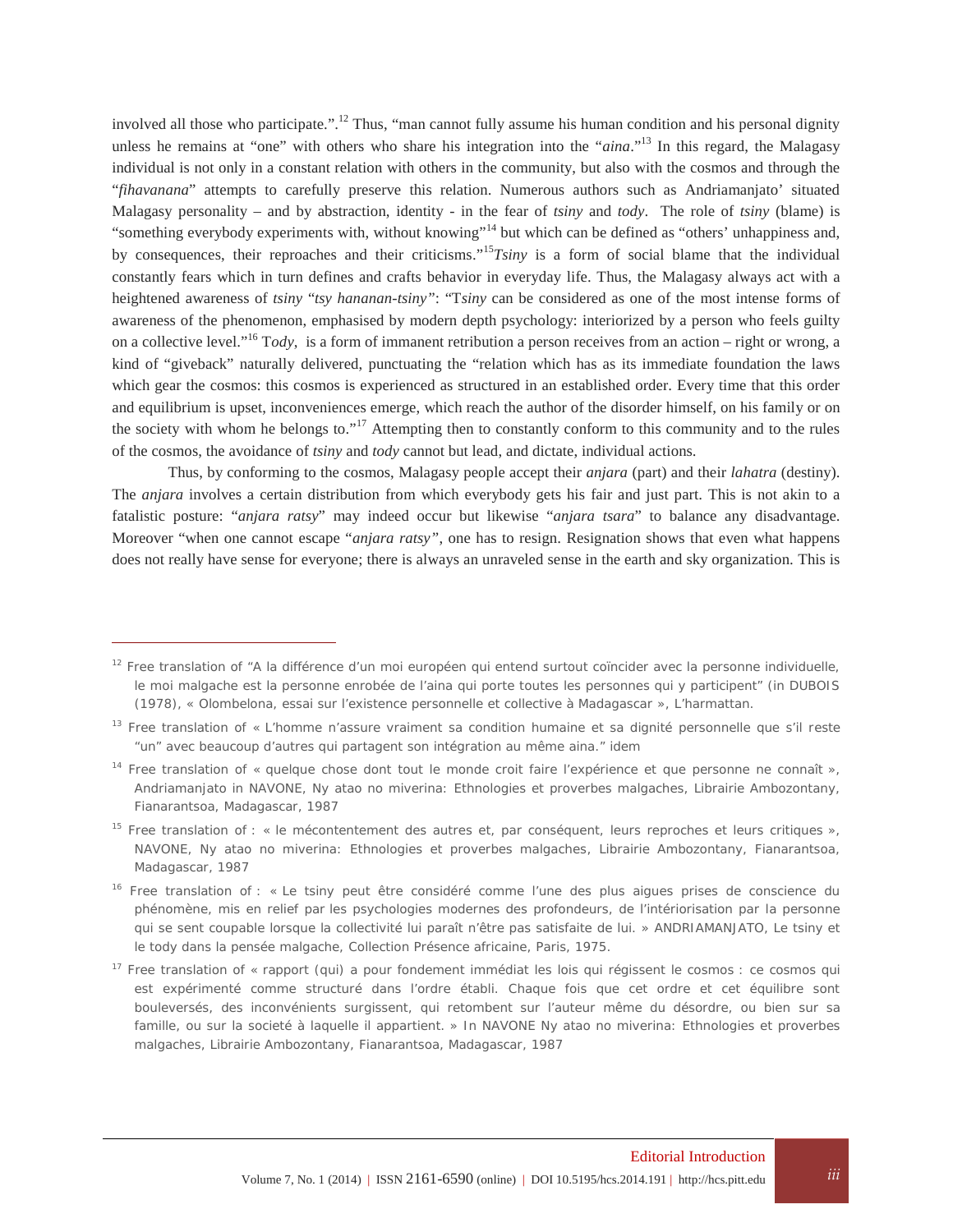the immanent organization called *lahatra* enriching *vintana* and *anjara*."<sup>18</sup> Such a fundamental belief, then, cannot but gear a conception of health and illness.

#### **Perception of health related to Malagasy identity**

Primordially, "health" (*fahasalamana*) in Malagasy mentality can be translated as "the state of being healthy" as it can be grammatically dissected as faha--na (the way to be, the state) - salama – (healthy), this, inferring that the personal state and sensation "healthy" holds precedence over a general conception of"health". Illness is said of "*aretina*" and the state of being ill deemed "*tsy salama*" (not healthy), "*manavy*" (ill with a little fever), "*marary*" (ill), according to the degree of illness..

Individual well-being carries a common caution used in declaring an illness, this, signifying a certain humility towards all that happens within the dominion of the universe. In this regard, the causes of an illness coming from without (exogenous) are underlined and may be thus perceived in relation to the Malagasy *tsiny* and *tody*, *anjara* and *lahatra*. According to Campbell,<sup>19</sup> in the Malagasy mind, an illness is caused by an exterior factor: a superior divine power or another person aiming to harm unto the victim, or destiny itself in the form of a punishment and retribution. Citing Ellis, "all diseases are supposed to be inflicted by an evil spirit, either in consequence to an evil destiny, the incantations of some enemy, or the neglect of some rite or ceremony." This may indeed explain why any medication is called "*fanafody"* (*fanafak'ody*) (the way to remove charms) as any illness is supposed to come be sourced from the same origin. According to Campbell,<sup>20</sup> the term *fanafody* (drug) is not conceived as a correction for physical disorder but rather a remedy "which will put away the power of charms or enchantments." Likewise, Mangalaza asserts that Malagasy people involve the body and spirit and that "according to the Malagasy vision of the world, it is fully possible that the real cause of such deregulation of the body-material (toothache, muscular tiredness, nervosity, intestinal trouble…) is far from any material order and sooner of an astral order. In an open and generalised system of Malagasy traditional medicine, one has to traverse and consider the many phenomenal realities composing life in order to find equilibrium. <sup>21</sup>

### **Traditional and modern medicine encountering under consideration of anthropological aspect**

All the authors in this special issue of Health, Culture and Society are aware of these cultural relations between health and culture, as well as the cosmological intricacies which often compose the tableau of interpretation.

Pierlovisi explains well the process of healing under Malagasy cultural settings involves the visible and the invisible world, under a holistic and cosmic consideration. Distinguishing four categories of healthcare coexisting on

<sup>18</sup> Free translation of « quand on ne peut plus échapper au *anjara ratsy*, on se doit de se résigner. La résignation montre que même ce qui arrive n'a pas vraiment de sens sur chacun ou sur certaines personnes, il y a toujours un sens impénétrable dans l'organisation terrestre et céleste. C'est cette organisation intrinsèque qu'on appelle *lahatra,* et c'est ce qui donne encore un sens au *vintana* et au *anjara* qu'on pense qu'il apporte. » In RAZAFINTSALAMA, *Ny finoana sy ny fomba,* Tananarive, Janvier 1978.

<sup>19</sup> Campbell (1992), *Crisis of faith and colonial conquest. The impact of famine and disease in late nineteenth century,* in "Cahier d' *é*tudes africaines", Volume 32, num. 27, pp409-453

<sup>20</sup> idem

<sup>&</sup>lt;sup>21</sup> Free translation of : « « Selon la logique de cette vision malgache du monde, il est tout à fait possible que la cause réelle de tel dérèglement du corps-matière (maux de dents, fatigue musculaire, nervosité, trouble intestinal etc…) ne soit pas du tout d'ordre matériel mais d'ordre astral. Dans un système ouvert et généralisé qu'est la médecine traditionnel malgache, il faut jouer sur plusieurs claviers de la vie pour retrouver l'équilibre. » In Mangalaza, Vie et mort chez les betsimisaraka de Madagascar : Essai d'anthropologie philosophique, L'Harmattan, 1. Janv 1999.